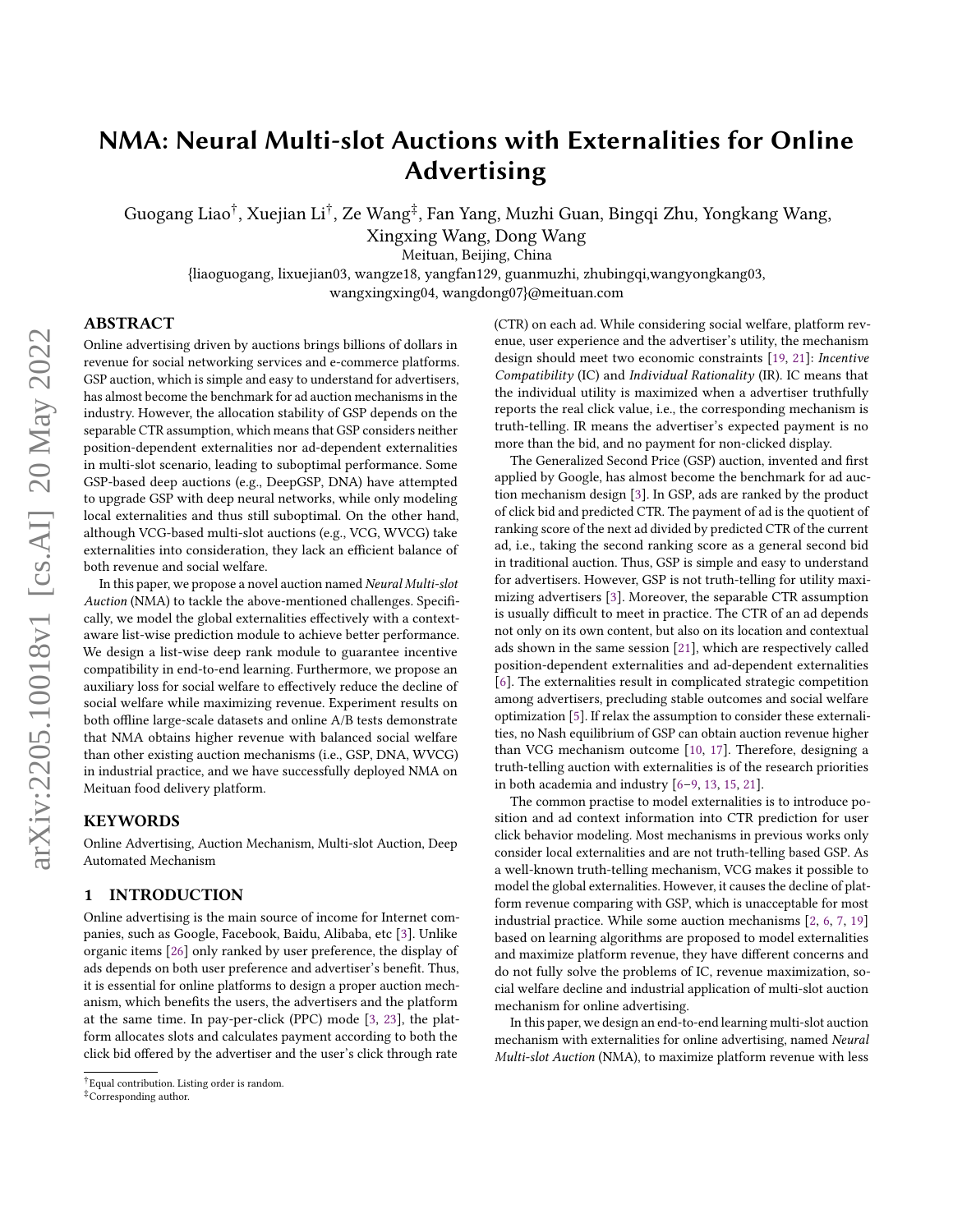social welfare decline. Firstly, all candidate allocations $^1$  $^1$  are put into a context-aware list-wise prediction module, which effectively models the global externalities. Secondly, we propose a list-wise deep rank module by modeling the parameters of affine function as a neural network to guarantee IC in end-to-end learning. Thirdly, we design a list-wise differentiable sorting module to effectively train the cascaded deep neural networks end-to-end by real system reward feedback. We further design an auxiliary loss for social welfare to effectively reduce its decline while maximizing revenue.

The main contributions are summarized as follows:

- We propose a framework for multi-slot auctions with global externalities. The framework jointly trains contextaware list-wise prediction module and list-wise deep rank module end-to-end, in order to achieve precise externalities modeling in auction mechanism design.
- We propose a novel approach to balance platform revenue and social welfare. As existing works focus on the maximization of either platform revenue or social welfare, we design an auxiliary loss of social welfare to simultaneously maximize platform revenue and reduce social welfare decline.
- We provide detailed industrial and practical experience for externalities modeling. The results of offline simulation and online A/B experiment demonstrate that NMA brings a significant improvement in CTR and platform revenue, compared with GSP [\[3\]](#page-7-0), DNA [\[19\]](#page-7-3), VCG [\[24\]](#page-7-14) and WVCG [\[6\]](#page-7-5). We successfully deploy NMA on Meituan food delivery platform.

# 2 RELATED WORK

The externalities modeling in this paper refers to relaxing the separable CTR assumption and considering the position-dependent externalities and ad-dependent externalities. In other words, the CTR of current ad is affected by the allocation position and context ads. User click behaviors model is needed to describe how the ad's CTR changes as the ad's allocation changes [\[6\]](#page-7-5).

A choice model considering externalities was first proposed to describe user click behaviors [\[9\]](#page-7-9). In this model, the CTR of all candidate ads is modeled through joint distribution and an ad subset with largest social welfare is selected to show to users. Combined with VCG billing rules, this mechanism is truth-telling. However, optimization problem of the choice model based on 0-1 integer program is NP-hard and its assumption of user behaviors independent of the ad ranking order is inconsistent with our intuition [\[21\]](#page-7-4). Deep Position-wise Interaction Network (DPIN) [\[12\]](#page-7-15) was modeled in Meituan for position-dependent externality, which predicts the CTR of each ad in each position and then split the multiple slots allocation into multiple rounds of single slot auction based GSP. DPIN does not consider ad-dependent externalities and is not truth-telling. User browsing model (UBM) [\[2\]](#page-7-12) applied in Baidu and cascade model [\[4,](#page-7-16) [5,](#page-7-6) [15\]](#page-7-11) take position-dependent externalities and ad-dependent externalities in consideration, but both are based on the assumption that users browse the allocation from top to bottom. The assumption means the CTR of observing an ad depends on its

displayed slot and all the ads allocated above it [\[6\]](#page-7-5). This assumption is difficult to meet in some common scenarios [\[14\]](#page-7-17). For example, when an ad in low position is more attractive because of its large pictures, attractive description, low price or rich styles, the CTR of its above ad may be affected and become lower. Moreover, GSP in each position with UBM or cascade model is not truth-telling. Social context graph model (SCGM) [\[5\]](#page-7-6) considering adjacent context of ad is upon the assumption of separable CTRs, and GSP with SCGM has the same problem. Deep GSP [\[29\]](#page-7-18) and Deep Neural Auction (DNA) [\[19\]](#page-7-3) proposed by Alibaba no longer seek accurate modeling of CTR. Instead, the auction mechanism is modeled as a deep network in which the real system reward is feedbacked for training by end-toend learning. The set information of candidate advertisements used in DNA can be regarded as the consideration of ad externalities. However, Deep GSP and DNA based on the form of GSP ignore important information of location and advertising context and they are not truth-telling.

VCG is a well-known truth-telling mechanism in which all allocation results are evaluated by social welfare defined as sum of the product of the click bid and the predicted CTR of each ad in one allocation [\[24\]](#page-7-14). In VCG, the allocation with the largest social welfare wins and its payment rule is complicated: one of ads in the winning allocation is charged by social welfare loss which is the difference between the largest social welfare of allocation without this ad and the social welfare excluding this ad of the winning allocation. Although VCG provides the possibility of overall externality modeling, compared with GSP, VCG leads to lower platform revenue, which hinders its application in industry [\[23\]](#page-7-2). WVCG with cascade model [\[6\]](#page-7-5) is proposed to solve the problems of externality, IC and IR. In WVCG, the social welfare of allocation is linearly weighted by some parameters for higher revenue. Although WVCG with cascade model is truth-telling, the cascade models fail to express externalities when user browsing behavior is not from the top to bottom found by Jeziorski and Segal [\[14\]](#page-7-17). Moreover, WVCG ignores the loss of social efficiency and is inefficient because of solving parameters by MAB. AMD such as virtual valuations combinatorial auction (VVCA) and affine maximizer auction (AMA) [\[22\]](#page-7-19) based VCG improves the auctioneer income by affine transformation of social welfare. AMD combined with overall externality modeling is truth-telling, but has the same problem as WVCG in parameter solving and social welfare loss.

# 3 PRELIMINARIES

## 3.1 Multi-slot Auction and Basic Assumptions

In the real advertising system using PPC mode, each advertiser<sup>[2](#page-1-1)</sup> first submits a click bid for a keyword or user orientation according to private information and common auction environment information. The click bid and the predicted CTR are used as the key inputs of the auction mechanism to calculate the ranking score of each ad. When a user initiates a page view request, the auction mechanism selects  $K$  winning ads from  $N$  candidate advertisers according to their ranking scores and displays them on the corresponding  $K$  fixed ad slots from top to bottom in this request. Notice that, each ad can obtain at most one ad slot in one request. Finally, the payment of

<span id="page-1-0"></span><sup>&</sup>lt;sup>1</sup>Through the full permutation algorithm, all allocations are generated. In practice, the full permutation algorithm can be replaced by a list generation module. Besides, in the real auction environment, the number of candidate advertisements and the number of advertising positions in the auction are relatively small, thus the NP-hard problem of full permutation algorithm can be tolerated.

<span id="page-1-1"></span><sup>2</sup>Each advertiser has only one ad in our scenario.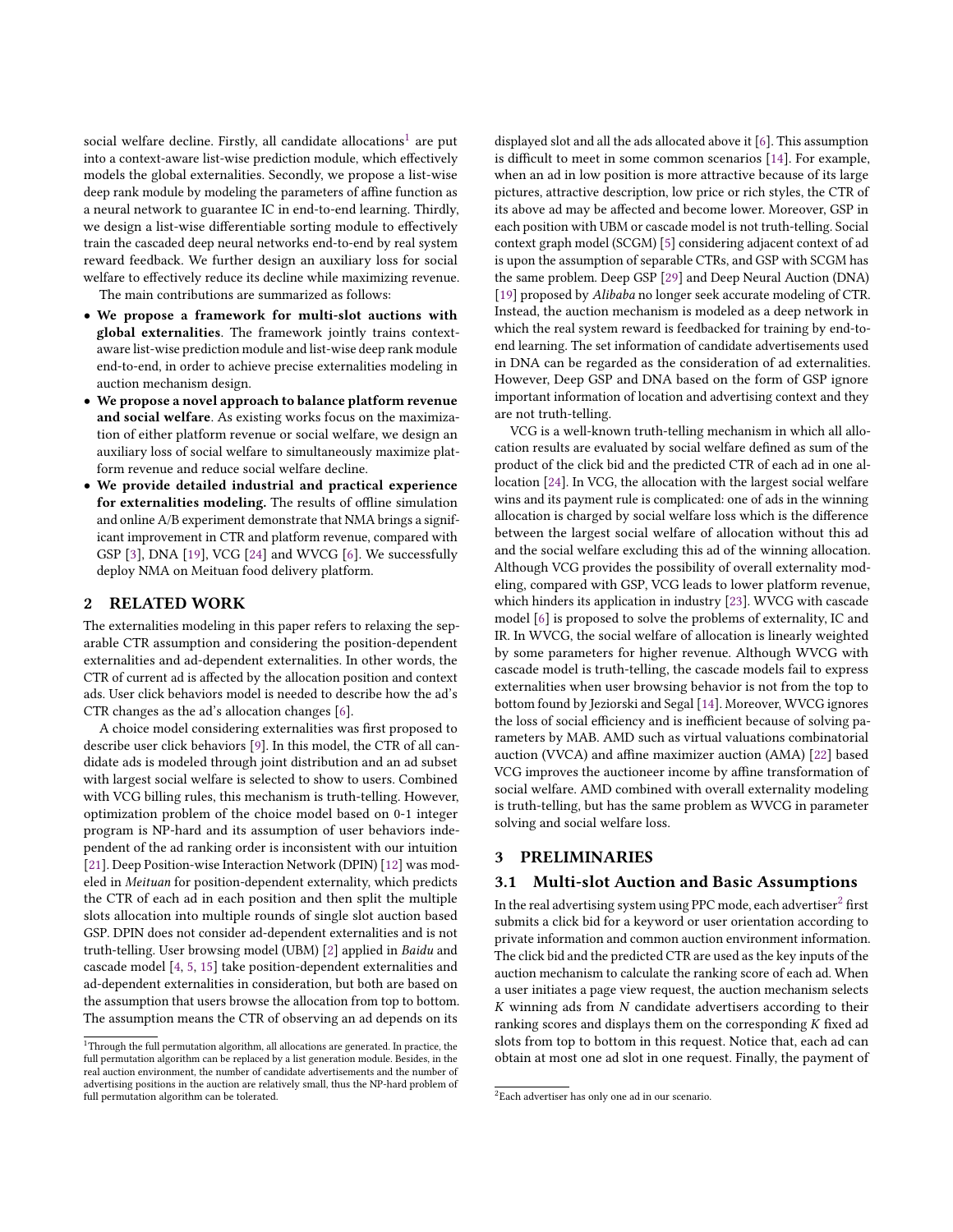each ad is calculated according to the final ranking results. The multi-slot auction problem follows four basic assumptions [\[21\]](#page-7-4):

- Known and dependent CTRs: We relax the the separable CTR assumption and assume that the list-wise pCTRs of ads take both position-dependent externality and ad-dependent externality in consideration. So the ad platform can analyze the economic properties of mechanism under complete information game.
- Full rationality: Advertisers are assumed to have well-defined utilities, and have the necessary information and computational power to maximize their utilities. Moreover, advertisers can give feedback on the auction mechanism in time and accurately evaluate the real value of clicks.
- Unlimited budget: The platform is assumed to be able to adopt the optimal auction outcome (i.e., allocation and payment) without being constrained by the budgets of individual advertisers.
- Single-dimensional Bid: An Advertiser can only submit a single dimension bid to express his/her preferences.

#### 3.2 Problem Formulation

In multi-slot auction, we denote the set of ads as  $\mathcal{A} = \{a_1, \ldots, a_N\},\$ the number of fixed ad slots as  $K(K \leq N)$ . Then an allocation  $\theta$  is defined as selecting K ads from N candidates and placing them on  $K$  fixed ad slots in order. Given bids from advertisers and predicted CTRs, we aim to design a multi-slot auction mechanism with externalities  $M(R, P)$  to maximize platform revenue and reduce the decline of social welfare under basic assumptions, as

Table 1: List of key symbols.

<span id="page-2-0"></span>

| Symbol                                                       | Meaning                                       |  |  |
|--------------------------------------------------------------|-----------------------------------------------|--|--|
| N                                                            | Number of ads                                 |  |  |
| $K, K \leq N$                                                | Number of available ad slots                  |  |  |
| $\mathcal{A} = \{a_1, \ldots, a_N\}$                         | Set of candidate ads                          |  |  |
| $V_i = [0, V_i], V_i \in \mathbb{R}^+$                       | Set of the possible values for $a_i$          |  |  |
| $\mathcal{B}_j = [0, B_j], B_j \in \mathbb{R}^+$             | Set of the possible bids for $a_i$            |  |  |
| $v_i \in V_i$                                                | Real click value of $a_i$                     |  |  |
| $b_i \in \mathcal{B}_i$                                      | Submitted click value (i.e., bid) of $a_i$    |  |  |
| $\mathbf{v} = (v_1, \ldots, v_N)$                            | Values profile of ads                         |  |  |
| <b>b</b> = $(b_1, , b_N)$                                    | Bids profile of ads                           |  |  |
| $\Theta = \{\theta_1, \ldots, \theta_{N_I}\}\$               | Set of all possible allocations               |  |  |
| $\theta \in \Theta$                                          | An allocation                                 |  |  |
| $\theta^* \in \Theta$                                        | The best allocation                           |  |  |
| $\theta_{-i} \in \Theta$                                     | An allocation when $a_i$ is not present       |  |  |
| $\theta^*_{-i} \in \Theta$                                   | The best allocation when $a_j$ is not present |  |  |
| $ads(\theta) \subseteq \mathcal{A}$                          | Subset of ads allocated in $\theta$           |  |  |
| $\hat{q}(\theta, a_i)$<br>Predicted CTR of $a_j$ in $\theta$ |                                               |  |  |
| $p(\theta, a_i)$                                             | Payment of $a_j$ in $\theta$                  |  |  |
| $RS(\theta, \mathbf{b})$                                     | Ranking score (RS) of $\theta$                |  |  |
| $RS_{-i}(\theta, \mathbf{b})$                                | RS of $\theta$ minus RS of $a_i$              |  |  |
| $SW(\theta, \mathbf{b})$                                     | Social welfare of $\theta$                    |  |  |

follows:

$$
\begin{array}{ll}\n\text{maximize} & \mathbb{E}_{\theta^* \in \Theta} \left[ \sum_{a_j \in \text{ads}(\theta^*)} p(\theta^*, a_j) \cdot \hat{q}(\theta^*, a_j) \right], \\
& \text{s.t.} \quad \text{Incentive compatibility (IC) constraint,} \\
& \text{Individual Rationality (IR) constraint,} \\
& \text{Social Welfare (SW) constraint,}\n\end{array}
$$

where  $\Theta$  is the set of all possible allocations,  $\theta^*$  is the best allocation,  $ads(\theta)$  is a subset of ads allocated in  $\theta$ ,  $p(\theta, a_i)$  is the payment of  $a_j$  in  $\theta$ , and  $\hat{q}(\theta, a_j)$  is the predicted CTR of  $a_j$  in  $\theta$ .

The constraints of IC and IR (cf., Section [1\)](#page-0-0) guarantee that advertisers would truthfully report the bid, and would not be charged more than their maximum willing-to-pay for the allocation [\[19,](#page-7-3) [21\]](#page-7-4). And the constraint of SW is defined as follows:

$$
1 - \frac{SW(\theta^*, \mathbf{b})}{SW^*} < \varepsilon,\tag{2}
$$

where  $SW(\theta^*, \mathbf{b})$  is the SW of the best allocation  $\theta^*$ ,  $SW^*$  is the maximum SW in  $\Theta$ , and  $\varepsilon$  is the decline threshold of SW.

- The allocation scheme and payment rule in  $\mathcal{M}(\mathcal{R}, \mathcal{P})$  are:
- Allocation scheme  $\mathcal{R} : \times_{a_i \in \mathcal{A}} \mathcal{V}_i \longrightarrow \Theta$ .
- Payment rule for each ad  $\mathcal{P}: \times_{a_j \in \mathcal{A}} \mathcal{B}_j \longrightarrow \mathbb{R}^+.$

where  $V_j$  is the set of possible values for ad  $a_j$  and  $B_j$  is the set of possible bids for ad  $a_j$ . Specifically, we denote the real click value of  $a_i$  as  $v_i$ , the submitted click value of  $a_j$  as  $b_j$ . An auction mechanism is IC if it is in the best interest of each advertiser to truthfully reveal her maximum willing-to-pay price, i.e,  $b_j = v_j$ .

We list the key symbols used in this paper in Table [1](#page-2-0) for clarity.

#### 4 METHODOLOGY

In this section, we present the details of Neural Multi-slot Auction (NMA) with externalities, which maximizes platform revenue with less decline of social welfare for online advertising. As shown in Figure [1,](#page-3-0) NMA takes all candidate allocations and three types of public information in auction as input, and uses three novel modules to select the winning allocation. The three modules of NMA are the Context-aware List-wise Prediction Module (CLPM), the Listwise Deep Rank Module (LDRM) and the List-wise Differentiable Sorting Module (LDSM). Specifically, CLPM models both positiondependent externality and ad-dependent externality of each allocation and predicts the list-wise pCTR of each ad in the allocation based on the public information of the request and the context information of the allocation. LDRM combines auction mechanism with deep learning together and uses two sub-networks to model the allocation-independent private information of each ad and the information of each allocation separately, with the aim of improving the expressive ability of ranking formula while guaranteeing IC and IR properties. LDSM conducts a continuous relaxation of sorting operator in auctions, and outputs a row-stochastic permutation matrix. We can use this row-stochastic permutation matrix to express the expected revenue and learn the optimal list end-to-end Meanwhile, we propose a social welfare maximization auxiliary loss to meet the social welfare constraints and reduce the decline of social welfare. Next we will introduce each part separately.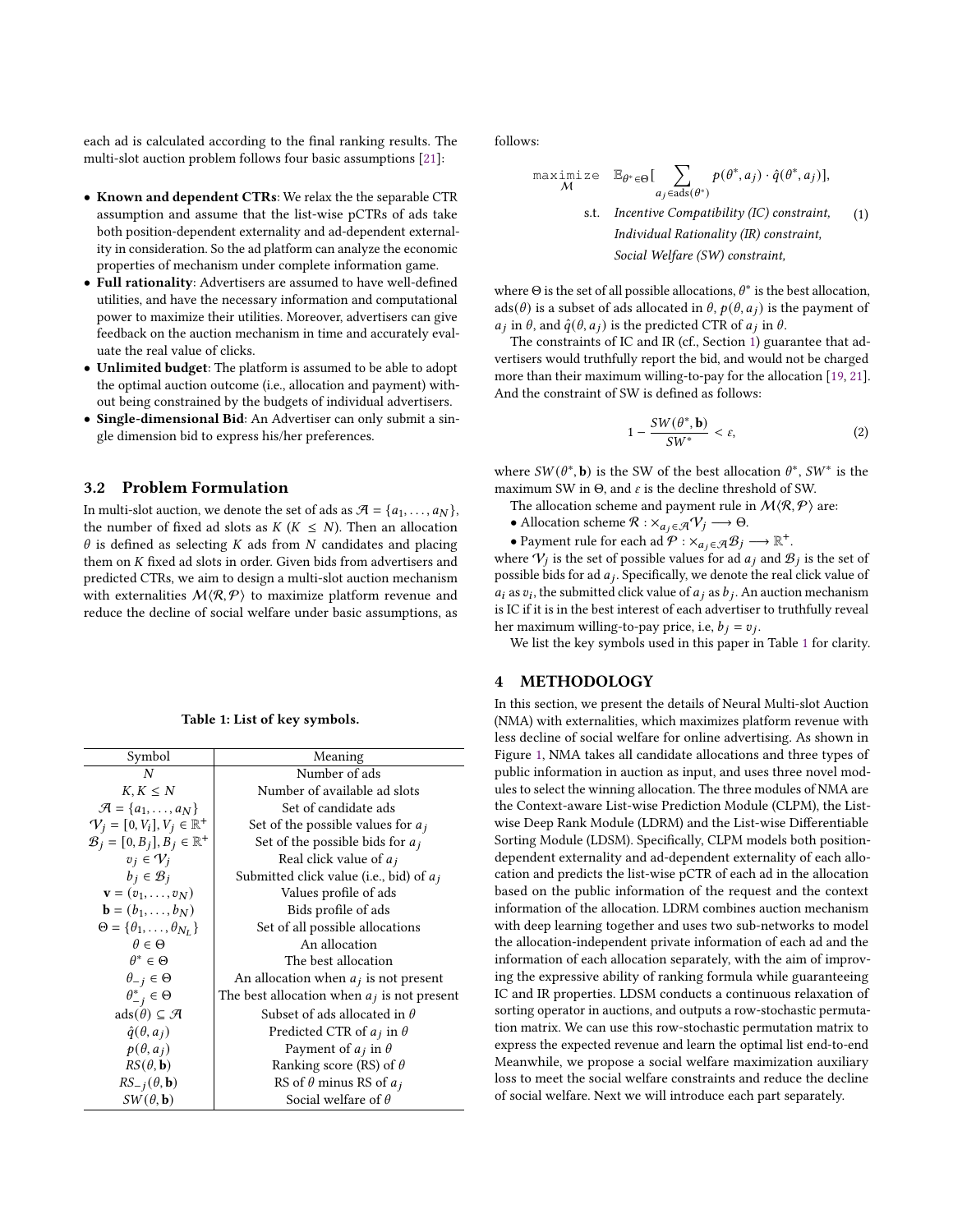<span id="page-3-0"></span>

Figure 1: The network architecture of NMA. NMA takes all candidate allocations and three types of public information as input and uses three modules to select the best allocation. The three modules of NNA are the Context-aware List-wise Prediction Module (CLPM), the List-wise Deep Rank Module (LDRM) and the List-wise Differentiable Sorting Module (LDSM), respectively.

#### <span id="page-3-2"></span>4.1 Context-aware List-wise Prediction Module

Most traditional advertising auction mechanisms use point-wise pCTR<sup>[3](#page-3-1)</sup> to calculate the ranking score for the process of allocation and payment. However, the point-wise pCTR not only lacks the utilization of public information in auction, but also fails to consider the interaction between ads in one allocation [\[1,](#page-7-20) [20,](#page-7-21) [28\]](#page-7-22). Recently Liu et al. [\[19\]](#page-7-3) take the interaction of ads into consideration and propose a module named set-encoder to automatically model the set information during auction. But it only models local externalities and thus still suboptimal. To this end, we propose a parametersharing context-aware list-wise prediction module to model the global externalities explicitly, outputting the more accurate list-wise pCTR of each ad in one allocation.

CLPM adopts a parameter-sharing structure for all candidate allocations. Here we take an allocation  $\theta$  as an example to illustrate. As shown in Figure [1,](#page-3-0) CLPM takes the allocation  $\theta$  and three types of public information (i.e., request information, user profile and organic items [\[18,](#page-7-23) [27\]](#page-7-24) in current request) as input and outputs the list-wise pCTR of each ad in the allocation. We first use embedding layers to extract the embeddings from raw inputs. The embedding matrixes for the allocation and organic items list are denoted as  $\mathbf{E}_{ad} \in \mathbb{R}^{K \times d}$  and  $\mathbf{E}_{oi} \in \mathbb{R}^{M \times d}$ , where K is the number of ads in  $\theta$ , *M* is the number of organic items in current request and *d* is the dimension of embedding. Meanwhile, the embeddings for user profile and request information are denoted as  $e^u$  and  $e^r$ .

Then we use a Self Attention Unit [\[25\]](#page-7-25) to model the sequence information of organic items list:

$$
\mathbf{H}_{oi} = \text{Self-Att}(\mathbf{Q}_{oi}, \mathbf{K}_{oi}, \mathbf{V}_{oi}) = \text{soft max}(\frac{\mathbf{Q}_{oi} \mathbf{K}_{oi}^{\top}}{\sqrt{d}}) \mathbf{V}_{oi}, \qquad (3)
$$

where  $Q_{0i}$ ,  $K_{0i}$ ,  $V_{0i}$  represent query, key, and value, respectively. Here query, key, and value are transformed linearly from embedding matrix of organic items, as follows:

$$
Q_{oi} = E_{oi} W_{oi}^Q, K_{oi} = E_{oi} W_{oi}^K, V_{oi} = E_{oi} W_{oi}^V,
$$
(4)

Next, we use a Target Attention Unit [\[25,](#page-7-25) [30\]](#page-7-26) to encode the interaction between the organic items and each ad in the allocation:

$$
\mathbf{h}_j^{\text{ad}} = \text{Tgt-Att}\Big(\mathbf{e}_j^{\text{ad}}, \{\mathbf{h}_i^{\text{oi}}\}_{i=1}^M\Big), \forall j \in [K],\tag{5}
$$

where  $e^{ad}_j$  is the embedding of the *j*-th ad in the allocation  $\theta$ ,  $h^{oi}_i$  is the representation of the  $i$ -th organic item in the organic items list generated from previous self attention unit. Then we concatenate the representation of the  $j$ -th ad with its corresponding embedding and point-wise pCTR together as its final representation. All representations of ads in the allocation  $\theta$  are input into a Multi-Layer Perceptron (MLP) to model the global externalities:

$$
\mathbf{e}^{\text{list}} = \text{MLP}_{\text{list}} \Big( (\mathbf{e}_1^{\text{ad}} | \mathbf{h}_1^{\text{ad}} | \text{CTR}_1^{\text{ad}}) | \cdots | (\mathbf{e}_K^{\text{ad}} | \mathbf{h}_K^{\text{ad}} | \text{CTR}_K^{\text{ad}}) \Big), \quad (6)
$$

<span id="page-3-1"></span><sup>&</sup>lt;sup>3</sup>The point-wise pCTR means CTR predicted based on the information of user-ad pair, without considering the impact of display position and auction environment.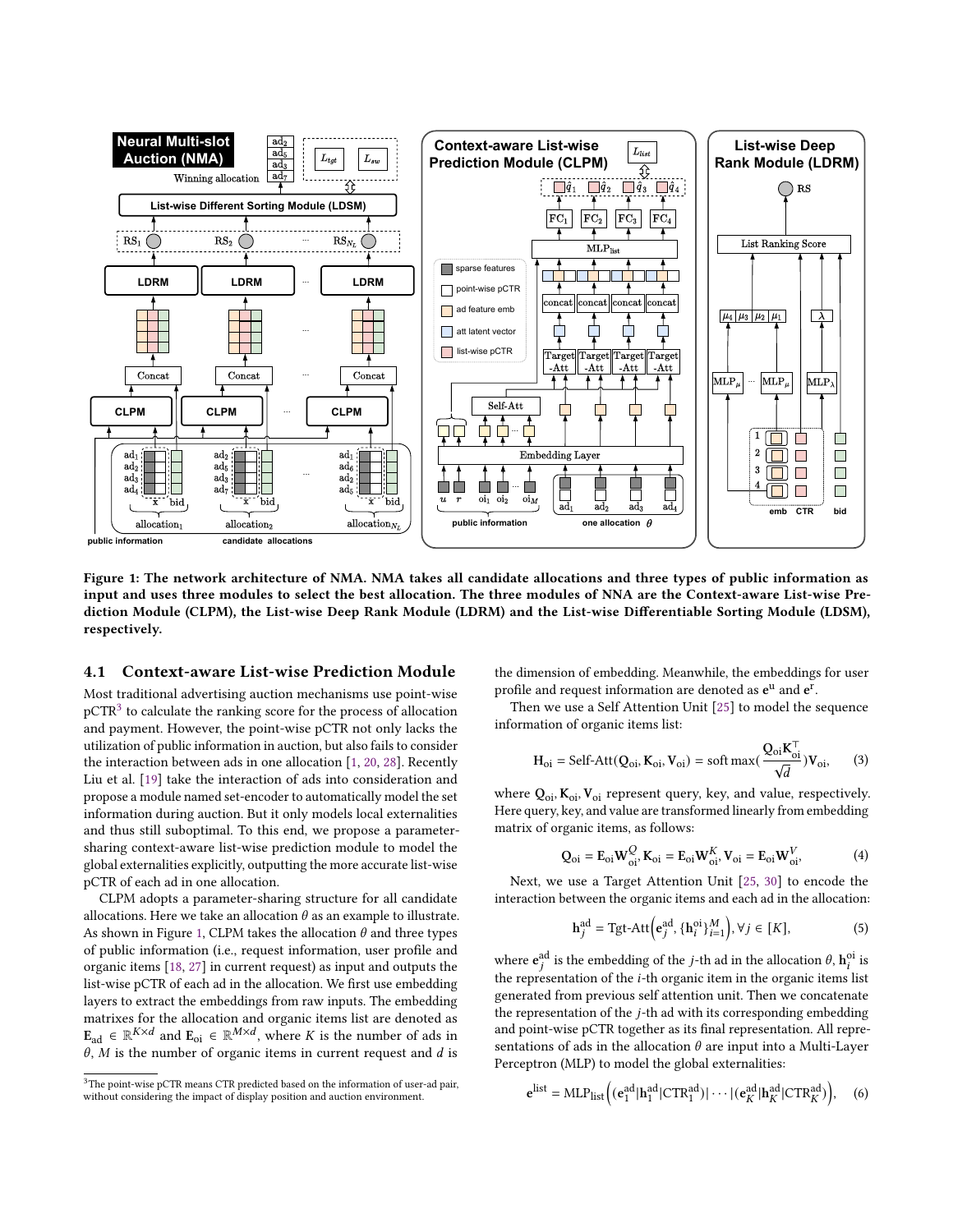$$
\hat{q}(\theta, a_j) = \sigma \Big( \text{FC}_j(e^{\text{list}} | e^u | e^r) \Big), \forall j \in [K], \tag{7}
$$

where | means concatenation, CTR denotes the point-wise pCTR,  $\sigma$  denotes the sigmoid function and  $\hat{q}(\theta, a_j)$  denotes the list-wise pCTR of the *j*-th in the allocation  $\theta$ . In order to make the CLPM converge better, we propose an auxiliary loss for CLPM based on the real feedback of each ad:

$$
L_{list} = \sum_{j=1}^{K} \left( -y_j^{\text{ad}} \log(\hat{q}(\theta, a_j)) - (1 - y_j^{\text{ad}}) \log(1 - \hat{q}(\theta, a_j)) \right)
$$
\n(8)

where  $y_j^{\text{ad}} \in \{0, 1\}$  represents whether user clicks the *j*-th ad in the allocation  $\theta$  or not. Through CLPM, we can effectively model the global externalities, outputting the list-wise pCTRs of the allocation. Compared with point-wise pCTR, the list-wise pCTR is able to model the position-dependent externality and is more accurate, which can help NMA achieve better performance. Notice that, here we only take CTR as an example. The framework of CLPM, which improves the accuracy of predicted values through modeling global externalities, can be easily transferred to other prediction problems, such as for CVR prediction, order price prediction, etc.

#### <span id="page-4-3"></span>4.2 List-wise Deep Rank Module

 $\overline{r}$ 

In LDRM, we combine auction mechanism with deep learning together to improve the expressive ability of ranking formula while guaranteeing IC and IR properties. First we extract bids, embeddings, the list-wise pCTRs of ads in the allocation  $\theta$  as input. Following the auction theory and ranking formula in [\[22\]](#page-7-19), we design two sub-networks (i.e.,  $\mu$ -Net and  $\lambda$ -Net) to calculate the ranking score of each allocation. The two deep neural networks have rich expressive ability and can automatically optimize affine parameters.

Mathematically, we formulate  $\mu$ -Net as  $f_\mu(\cdot)$ . which takes the allocation-independent features of each ad as input to ensure IC and outputs the private value of corresponding ad:

$$
f_{\mu}(a_j) = \sigma\Big(\text{MLP}_{\mu}(\mathbf{e}_j^{\text{ad}})\Big), \forall j \in [K].\tag{9}
$$

Analogously, we formulate  $\lambda$ -Net as  $f_{\lambda}(\cdot)$ , which takes the bidindependent features of  $\theta$  as input and outputs an allocation-related value:

$$
f_{\lambda}(\theta) = \text{MLP}_{\lambda}\Big((\mathbf{e}_{1}^{\text{ad}}|\hat{q}(\theta, a_{1})| \cdots | (\mathbf{e}_{K}^{\text{ad}}|\hat{q}(\theta, a_{K})\Big).
$$
 (10)

Then the ranking score of the allocation  $\theta$  is calculated as [\[22\]](#page-7-19):

$$
RS(\theta, \mathbf{b}) = \sum_{a_j \in \text{ads}(\theta)} f_{\mu}(a_j) \cdot v_j \cdot \hat{q}(\theta, a_j) + f_{\lambda}(\theta)
$$
  
= 
$$
\sum_{j=1}^{K} f_{\mu}(a_j) \cdot b_j \cdot \hat{q}(\theta, a_j) + f_{\lambda}(\theta).
$$
 (11)

The payment rule of the best allocation  $\theta^*$  is:

$$
p(\theta, a_j) = \frac{1}{f_\mu(a_j) \cdot \hat{q}(\theta, a_j)} [RS(\theta_{j}^*, \mathbf{b}) - RS_{-j}(\theta^*, \mathbf{b})], \forall j \in [K],
$$
\n(12)

where  $a_j \in \text{ads}(\theta^*)$  and  $\theta^*_{-j}$  is the best allocation when  $a_j$  is not present.

Obviously given the payment rule, the payment of each ad is lower than its bid [\[22\]](#page-7-19), which guarantees IR of NMA. The expected revenue of the allocation  $\theta$  is calculated as:

<span id="page-4-1"></span>
$$
r(\theta) = \sum_{j=1}^{K} \hat{q}(\theta, a_j) \cdot p(\theta, a_j),
$$
 (13)

More details about the proof of IC refer to [\[22\]](#page-7-19) and Appendix [A.](#page-8-0)

## 4.3 List-wise Differentiable Sorting Module

LDRM can effectively calculate the ranking scores of different allocations and select the best allocation for payment. However, treating allocation and payment outside the model learning (i.e., as an agnostic environment) is in some sense poorly suited for deep learning. That is the processes of allocation and payment (actually the sorting operation) are not natively differentiable. [\[19\]](#page-7-3) propose an differentiable sorting engine to solve this problem. But in VCG-based auctions, we sort different allocations instead of ads, which makes previous solution for different sorting is not suitable in our scenario. To this end, we propose the list-wise differentiable sorting module, which upgrades the differentiable sorting from point-wise ad ranking to list-wise allocation ranking, making it possible to train the complex auction mechanism end-to-end.

Given the set  $\text{RS} = [\text{RS}(\theta_1, \mathbf{b}), \text{RS}(\theta_2, \mathbf{b}), \cdots, \text{RS}(\theta_{N_L}, \mathbf{b})]^T$ , we define the argsort operator as the mapping from  $N_L$ -dimensional real vectors  $\mathbf{R} \mathbf{S} \in \mathbb{R}^{N_L}$  to the permutation over  $N_L$  allocations, where the permutation matrix  $M_{rs}$  is expressed as:

$$
M_{rs}[j, i] = \begin{cases} 1 & \text{if } i = \text{argsort}(RS)[j] \\ 0 & \text{otherwise} \end{cases}
$$
 (14)

where  $M_{rs}[j, i]$  indicates if  $RS(\theta_i, \mathbf{b})$  is the j-th largest ranking score of allocation in RS. The results from [\[11\]](#page-7-27) showed the identity:

<span id="page-4-0"></span>
$$
M_{rs}[j,i] = \begin{cases} 1 & \text{if } i = \text{argmax}(c_j) \\ 0 & \text{otherwise} \end{cases}
$$
 (15)

where  $c_j = (N_L + 1 - 2j)$  RS  $-A_{RS}[\![m, n]\!]$  denotes the absolute pairwise differences of elements and 1 denotes the column vector of all ones. Following previous works [\[11,](#page-7-27) [19\]](#page-7-3), we relax the operator argmax in Eq. [\(15\)](#page-4-0) as follows:

$$
\hat{M}_{rs}[j, :] = \text{softmax}(\frac{c_j}{\tau}),\tag{16}
$$

where  $\tau$  is a temperature parameter. Intuitively, the *j*-th row of  $M_{rs}$ can be interpreted as the choice probabilities on all allocations for getting the  $j$ -th best allocation.

We denote the expected revenue of all allocations calculated by Eq. [\(13\)](#page-4-1) as  $\mathbf{R} = [r(\theta_1), r(\theta_2), ..., r(\theta_{N_L})]^T$ , then the end-to-end learning problem of multi-slot auction can be formulated as minimizing the sum of top-1 expected revenue:

<span id="page-4-2"></span>
$$
L_{tqt} = -\hat{M}_{rs}[1, :] \cdot \mathbf{R} \tag{17}
$$

# 4.4 Social Welfare Maximization Auxiliary Loss

As mentioned in Eq. [\(17\)](#page-4-2), the ad revenue is only related to the winning allocation, which makes the end-to-end process difficult to learn and leads to a decline of social welfare. Therefore, we design a social welfare maximization auxiliary loss to accelerate the learning process and reduce the decline of social welfare.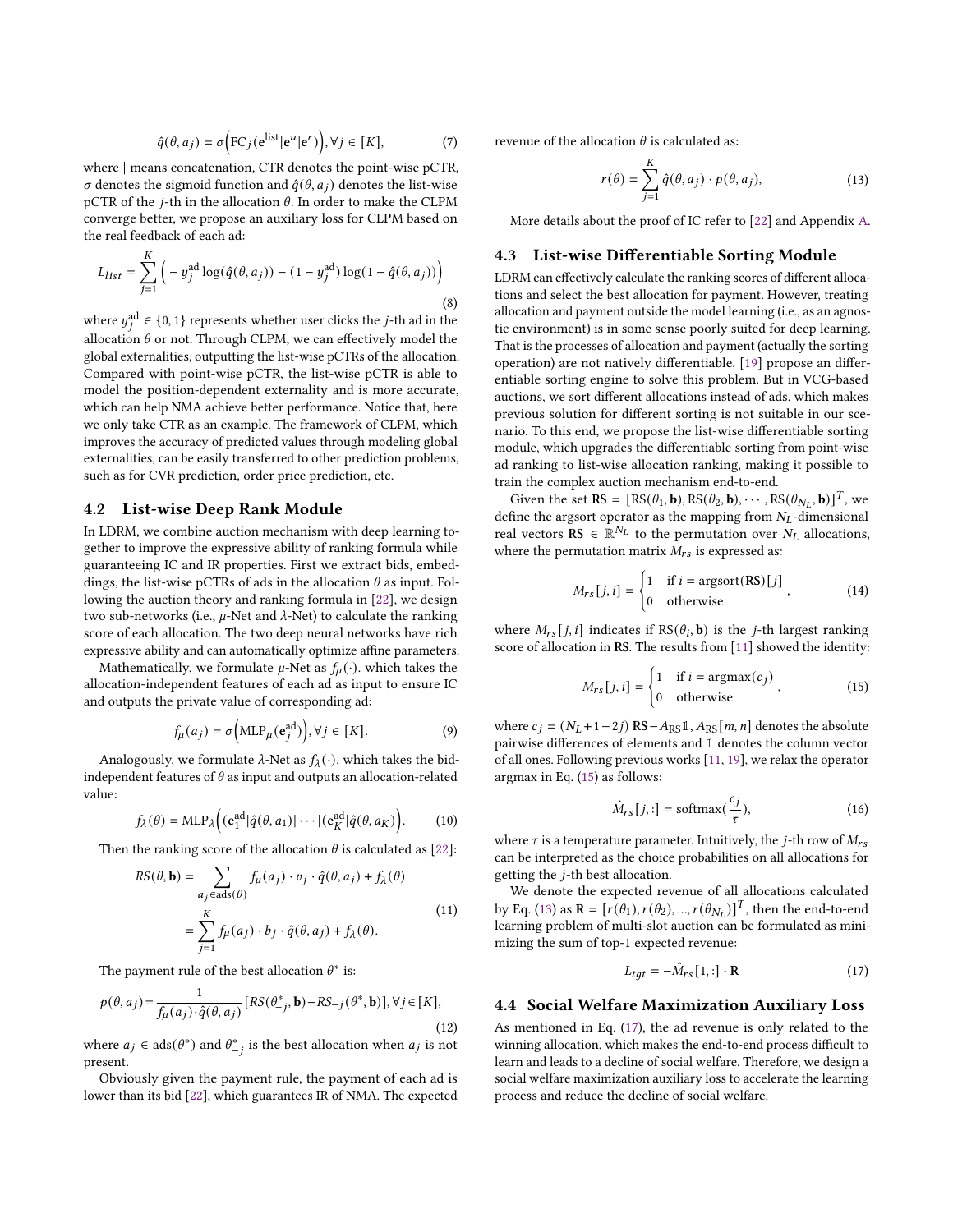Specifically, the social welfare of allocation  $\theta$  is defined as:

$$
SW(\theta, \mathbf{b}) = \sum_{a_j \in \text{ads}(\theta)} v_j \cdot \hat{q}(\theta, a_j) = \sum_{j=1}^{K} b_j \cdot \hat{q}(\theta, a_j)
$$
(18)

Obviously, the allocation with the maximum social welfare is the result of VCG, where  $f_{\mu}(\cdot) = 1, f_{\lambda}(\cdot) = 0$ . Here we first form a permutation matrix  $M_{\psi}$ , which is calculated by sorting the social welfares of all allocations. Then we use row-wise cross-entropy (CE) between the ground-truth permutation matrix and the predicted row-stochastic permutation matrix to construct the social welfare maximization auxiliary loss:

$$
L_{sw} = \frac{1}{N_L} \sum_{k=1}^{N_L} \sum_{j=1}^{N_L} 1(M_y[k, j] = 1) \log \hat{M}_{rs}[k, :]
$$
 (19)

The social welfare maximization auxiliary loss can help the predicted row-stochastic permutation matrix  $\hat{M}_{rs}$  convergence towards maximizing social welfare and effectively reduce the decline of social welfare.

Then the final training loss of NMA is:

$$
L = L_{tgt} + \alpha_1 L_{sw} + \alpha_2 L_{list} \tag{20}
$$

where  $\alpha_1, \alpha_2$  are coefficients to balance the three losses.

# 5 EXPERIMENTS

in this section, we conducted extensive offline experiments and online A/B test on Meituan food delivery platform, with the aim of answering the following research questions:

• RQ1: Compared with widely used auction mechanisms in the industrial platform, how does NMA perform in terms of platform revenue and social welfare?

• RQ2: How do different modules (e.g., CLPM, LDRM, LDSM, SW maximization auxiliary loss) affect the performance of NMA?

• RQ3: How do different hyper-parameter settings (e.g.,  $\alpha_1$ ,  $\alpha_2$ ) affect the performance of NMA?

# 5.1 Experimental Settings

5.1.1 Dataset. We collect a real-world dataset on Meituan food delivery platform during April 2022 and divide the dataset into training and test sets with the proportion of 8:2. The dataset is generated under GSP auction and consists 23 million requests. We present the detailed statistics of the dataset in Table 1. The sample converted from each request includes two parts: features and labels. The features consist of public information and information of all candidate allocations (cf., Section [4.1\)](#page-3-2). In one allocation, the information of each ad consists of its bid and its sparse features, such as identification, category, brand and so on. The labels consist of the final displayed allocation, the ad revenue of this allocation and the binary click labels of each ad in the allocation.

Table 2: Statistics of the dataset.

| #requests  | #users    | $\#ads$   |
|------------|-----------|-----------|
| 23,525,531 | 3,201,922 | 1,093,239 |

5.1.2 Evaluation Metrics. We consider the following metrics in our offline experiments and online A/B tests. For all experiments in this paper, metrics are normalized to a same scale.

- Click-Through Rate (CTR).  $CTR = \frac{\sum m_i}{\sum im_i}$  $\frac{\sum click}{impression}$ .
- Revenue Per Mille (RPM).  $RPM = \frac{\sum{click \times payment}}{\sum{impression}}$
- $\frac{citck \times payment}{\sum impression} \times 1000.$
- Social Welfare Per Mille (SWPM).  $\textit{SWPM} = \frac{\sum\limits_{i=1}^{n} a_i}{\sum\limits_{i=1}^{n} b_i}$  $\frac{click \times bid}{impression} \times 1000.$
- Social Welfare Maximization Ratio (SWMR).  $\overline{SWMR} = \frac{SWPM}{SWPM^*}$ ,

where SWPM<sup>\*</sup> is the SWPM of VCG. Apart from IC and IR of NMA (cf., Section [4.2\)](#page-4-3), we mainly concern about the ad revenue and social welfare in experiments. Notice that, since the real ad revenue is related to the privacy of platform, we convert the absolute value of bid and payment, and only show the relative trends of RPM and SWPM in this paper.

5.1.3 Hyperparameters. We use the setting of top-4 ads displayed (i.e., 4-slot auctions) in each PV request and  $\varepsilon$  is setted as 0.05 in our scenario. We apply a gird search for the hyperparameters in NMA. The hidden layer sizes of MLP<sub>list</sub>, MLP<sub> $\mu$ </sub> and MLP<sub> $\lambda$ </sub> are (128, 64, 32),  $(32, 16, 8)$  and  $(64, 32, 8)$ , respectively. Besides, *K* is 4, *N* is 20, *M* is 50, *d* is 8,  $\alpha_1$  is 0.4,  $\alpha_2$  is 0.3, the learning rate is 10<sup>-3</sup>, the optimizer is Adam [\[16\]](#page-7-28) and the batch size is 8,192. Notice that, The number of ads  $N$  and the number of organic items  $M$  in experiments are truncated for simplicity. It is obvious that NMA can be extended to scenarios with more ads and organic items.

5.1.4 Baselines. We compare NMA with the following four representative auction mechanisms, which are widely used in the industrial ad platform:

- Generalized Second Price auction (GSP) [\[3\]](#page-7-0). The ranking score in the classical GSP is simply the bids multiplying  $pCTR$ , namely effective Cost Per Milles (eCPM). We denote the ranking score of *i*-th ad is  $rs_i = bid_i \times pCTR_i$ . Its payment is  $p_i =$  $rs_i^{-1}(rs_{i+1}(b+1))$ , where  $rs_{i+1}(b+1)$  is the ranking score of the next highest advertiser and  $rs_i^{-1}$  is the inversion function of  $r_i(\cdot)$ .
- Deep Neural Auction (DNA) [\[19\]](#page-7-3). DNA ia an end-to-end neural auction mechanisms based on GSP. DNA can optimize multiple performance metrics using the real feedback from historical auction outcomes. In this paper, we uniformly optimize eCPM for both DNA and NMA to ensure fair comparison. But it is worth noting that our experimental conclusions are easily analogous to experiments with multiple performance metrics.
- Vickrey-Clarke-Groves (VCG) [\[24\]](#page-7-14). VCG with externalities evaluates all allocations using SW. The allocation with the largest SW wins and its payment rule is: each ad in the winning allocation is charged by the loss of SW, which is the difference between the SW of the best allocation without this ad and the SW of the winning allocation.
- Weighted Vickrey-Clarke-Groves (WVCG) [\[6\]](#page-7-5). WVCG linearly weights the SW of allocation with parameters and solves for the parameters with MAB.

#### 5.2 Offline Experiments

5.2.1 Performance Comparison (RQ1). Table [3](#page-6-0) summarizes the results of offline experiments. Compared with representative auction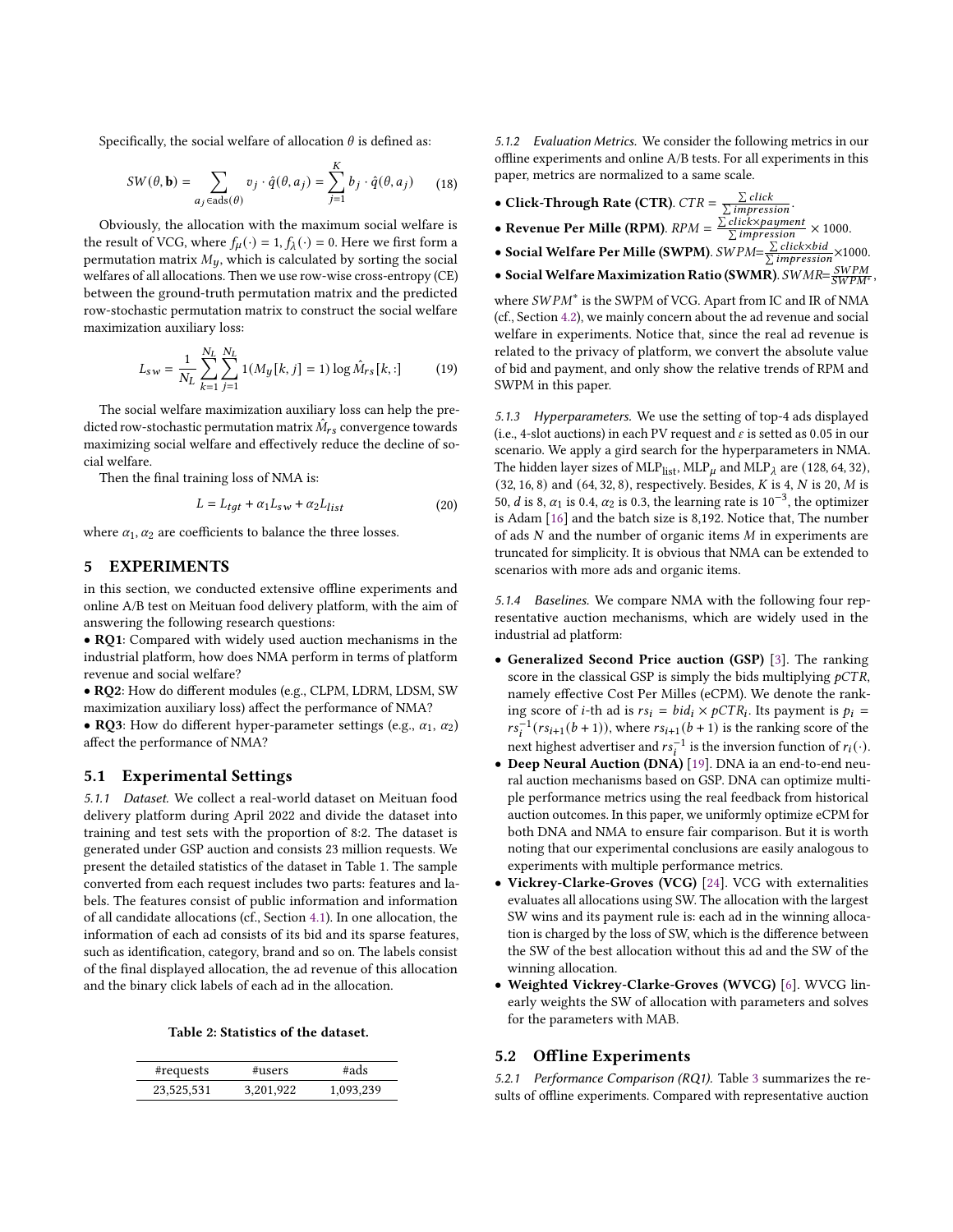<span id="page-6-0"></span>Table 3: The experimental results of all auction mechanisms on CTR, RPM, SWPM and SWMR. Each result is presented in the form of result (lift percentage). The lift percentage means the improvement of method in this line over the result of NMA.

| Model        | CT R              | <b>RPM</b>         | <b>SWPM</b>        | <i>SWMR</i> |
|--------------|-------------------|--------------------|--------------------|-------------|
| <b>GSP</b>   | $0.0684(-6.97\%)$ | $0.7652(-9.81\%)$  | $0.8683(-9.31\%)$  | 87.64%      |
| <b>DNA</b>   | $0.0721(-3.35\%)$ | $0.8111(-4.40\%)$  | $0.8792(-8.17%)$   | 88.74%      |
| <b>VCG</b>   | $0.0758 (+1.61%)$ | $0.7008(-17.40\%)$ | $0.9908 (+3.49\%)$ | 100.00%     |
| <b>WVCG</b>  | $0.0739(-0.94\%)$ | $0.8182 (-3.56\%)$ | $0.8881(-7.24\%)$  | 89.63%      |
| <b>NMA</b>   | 0.0746            | 0.8484             | 0.9574             | 96.63%      |
| -CLPM        | $0.0689(-7.64\%)$ | $0.7841(-7.58%)$   | $0.8863(-7.43\%)$  | 89.45%      |
| -LSRM-LDSM   | $0.0741(-0.67%)$  | $0.8153(-3.90\%)$  | $0.8987(-6.13\%)$  | 90.70%      |
| -SW Aux Loss | $0.0744(-0.27\%)$ | $0.8738 (+2.99\%)$ | $0.8941(-6.61\%)$  | 90.24%      |

<span id="page-6-1"></span>

Figure 2: The experimental results on the sensitivity of  $\alpha_1$  and  $\alpha_2$ .

mechanisms, we have the following observations from the experimental results: i) Intuitively, NMA makes great improvements over DNA and GSP in all metrics. One reasonable explanation is that NMA can model global externalities effectively while DNA only model local externalities. ii) Compared with VCG, NMA has a better balance between ad revenue and social welfare, which means NMA achieve higher ad revenue with a small decline of social welfare. It also indicates that VCG maximizes social welfare at the expense of ad revenue, which is unacceptable for most industrial practice. iii) It is obvious that WVCG is overwhelmed by NMA, especially in RPM. This experimental result verifies the powerful expressive ability and efficient end-to-end learning ability of NMA.

5.2.2 Ablation Study (RQ2). To verify the impact of different modules (i.e., CLPM, LDRM, LDSM, social welfare maximization auxiliary loss), we study three ablated variants of NMA:

- NMA (-CLPM) does not use the context-aware list-wise prediction module and uses original point-wise pCTR to calculate ranking score. For allocations with the same ranking score, we randomly choose one as the winning allocation.
- NMA (-LDRM-LDSM) blocks the list-wise deep rank module and the list-wise differentiable sorting module together and uses

WVCG to calculate the ranking score and payment of each allocation instead.

• NMA (-SW Aux Loss) removes the auxiliary loss for maximizing social welfare, i.e.,  $\alpha_2 = 0$ .

Judging from the experimental results in [3,](#page-6-0) we have the following findings: i) The variant without CLPM performs worse than NMA. This phenomenon proves that our proposed CLPM can effectively model the global externalities and help NMA to achieve better performance. ii) The experimental results of NMA(-LDRM-LDSM) are worse than those of NMA in all three metrics. This supports that the upgrade of training can contribute to performance improvement. iii) The SWPM performance gap between w/ and w/o social welfare maximization auxiliary loss is obvious. This indicates that the auxiliary loss enables us to maximize ad revenue while reducing the decline of social welfare.

5.2.3 Hyperparameter Analysis (RQ3). We analyze the sensitivity of these two hyperparameters:  $\alpha_1$ ,  $\alpha_2$ . Specifically,  $\alpha_1$ ,  $\alpha_2$  is the coefficients of the auxiliary loss for social welfare maximization and the auxiliary loss for CLPM, respectively. The curves of RPM and SWPM are shown in figure [2](#page-6-1) and we have the following findings: i) As  $\alpha_1$  increases, SWPM of NMA increases but RPM of NMA decreases. This phenomenon shows that our auxiliary loss for social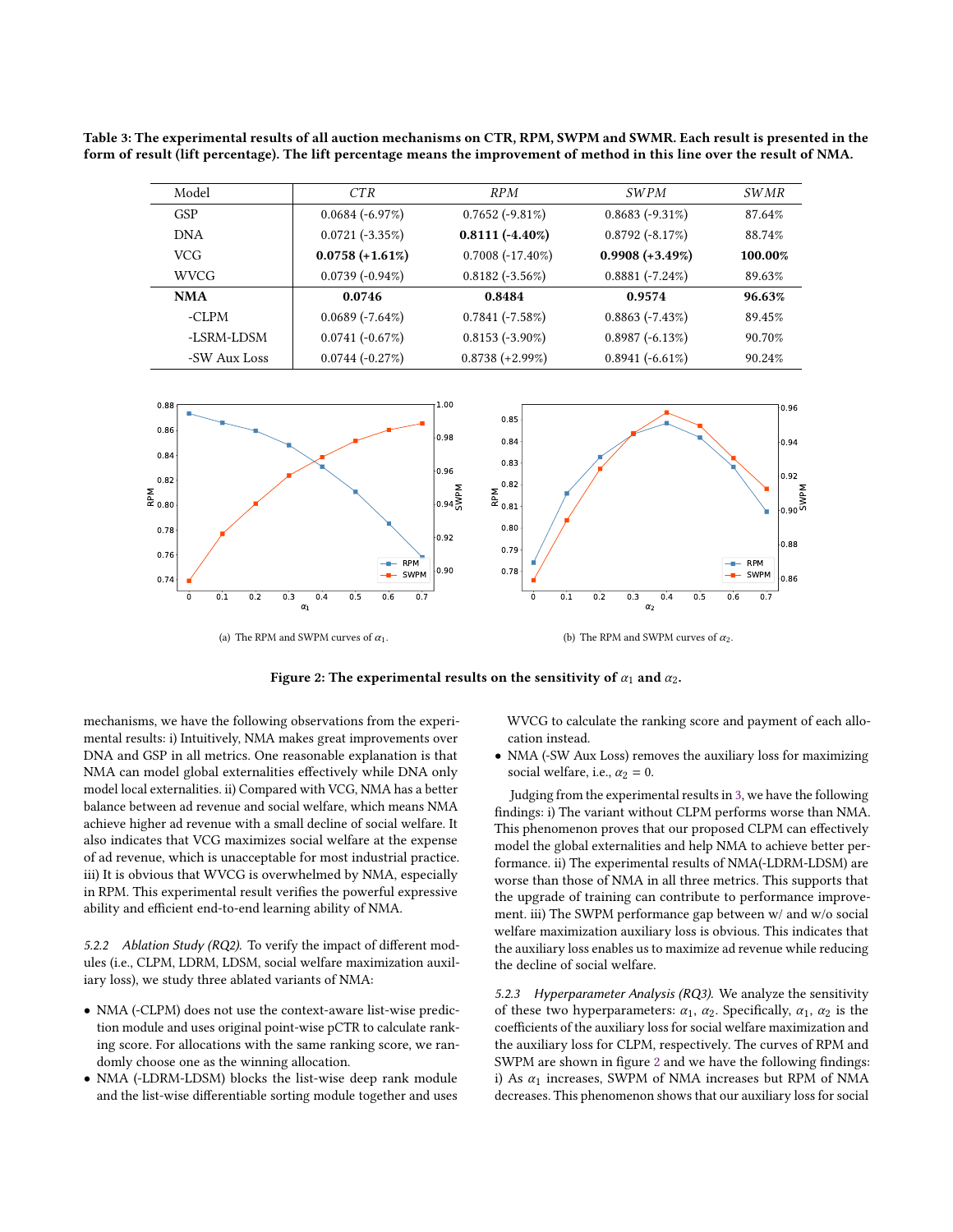welfare maximization helps NMA achieve a better balance between ad revenue and social welfare. When  $\alpha_1$  increases, we pay more attention to social welfare. When  $\alpha_1$  decreases, we focus more on ad revenue. ii) Increasing  $\alpha_2$  within a certain range can improve the performance of NMA. But if  $\alpha_2$  are too large, it would cause the performance of NMA to degrade. One possible explanation is that the auxiliary loss for CLPM can effectively guide the NMA to learn in a target direction within a certain range. But if the weight of auxiliary task is too large, it may cause the learning direction to be dominated by this task, resulting in a decrease in the overall performance.

# 5.3 Online Results

We compare NMA with GSP and both auction mechanisms are deployed on Meituan food delivery platform through online A/B test. Specifically, we conduct online A/B test with 1% of whole production traffic from April 20, 2022 to April 26, 2022 (one week). As a result, we find that CTR, RPM and SWPM increase by 6.52%, 11.91% and 6.83% respectively, which demonstrates that NMA can achieve higher platform revenue and social welfare.

## 6 CONCLUSIONS

In this paper, we have proposed a Neural Multi-slot Auction (NMA) with externalities, towards learning an end-to-end auction mechanism under multi-slot setting for online advertising and obtaining higher revenue with IC, IR, SW constraints. Specifically, we model the global externalities effectively with the context-aware list-wise prediction module. We design a list-wise deep rank module to guarantee IC while end-to-end learning. And we propose a social welfare maximization auxiliary loss to effectively reduce the decline of social welfare while maximizing revenue. We have deployed the NMA mechanism on Meituan food delivery platform. The offline experimental results and online A/B test showed that NMA significantly outperformed other existing auction mechanism baselines.

#### REFERENCES

- <span id="page-7-20"></span>[1] Jaime Carbonell and Jade Goldstein. 1998. The use of MMR, diversity-based reranking for reordering documents and producing summaries. In Proceedings of the 21st annual international ACM SIGIR conference on Research and development in information retrieval. 335–336.
- <span id="page-7-12"></span>[2] Georges E Dupret and Benjamin Piwowarski. 2008. A user browsing model to predict search engine click data from past observations.. In Proceedings of the 31st annual international ACM SIGIR conference on Research and development in information retrieval. 331–338.
- <span id="page-7-0"></span>[3] Benjamin Edelman, Michael Ostrovsky, and Michael Schwarz. 2007. Internet advertising and the generalized second-price auction: Selling billions of dollars worth of keywords. American economic review 97, 1 (2007), 242–259.
- <span id="page-7-16"></span>[4] Gabriele Farina and Nicola Gatti. 2016. Ad auctions and cascade model: GSP inefficiency and algorithms. In Proceedings of the AAAI Conference on Artificial Intelligence, Vol. 30.
- <span id="page-7-6"></span>[5] Dimitris Fotakis, Piotr Krysta, and Orestis Telelis. 2011. Externalities among advertisers in sponsored search. In International Symposium on Algorithmic Game Theory. Springer, 105–116.
- <span id="page-7-5"></span>[6] Nicola Gatti, Alessandro Lazaric, Marco Rocco, and Francesco Trovò. 2015. Truthful learning mechanisms for multi-slot sponsored search auctions with externalities. Artificial Intelligence 227 (2015), 93–139.
- <span id="page-7-13"></span>[7] Nicola Gatti, Alessandro Lazaric, and Francesco Trovò. 2012. A truthful learning mechanism for contextual multi-slot sponsored search auctions with externalities. In Proceedings of the 13th ACM Conference on Electronic Commerce. 605–622.
- [8] Nicola Gatti, Marco Rocco, Paolo Serafino, and Carmine Ventre. 2018. Towards better models of externalities in sponsored search auctions. Theoretical Computer Science 745 (2018), 150–162.
- <span id="page-7-9"></span>Arpita Ghosh and Mohammad Mahdian. 2008. Externalities in online advertising.
- <span id="page-7-7"></span>In Proceedings of the 17th international conference on World Wide Web. 161–168. [10] Renato Gomes, Nicole Immorlica, and Evangelos Markakis. 2009. Externalities in keyword auctions: An empirical and theoretical assessment. In International workshop on internet and network economics. Springer, 172–183.
- <span id="page-7-27"></span>[11] Aditya Grover, Eric Wang, Aaron Zweig, and Stefano Ermon. 2019. Stochastic optimization of sorting networks via continuous relaxations. arXiv preprint arXiv:1903.08850 (2019).
- <span id="page-7-15"></span>[12] Jianqiang Huang, Ke Hu, Qingtao Tang, Mingjian Chen, Yi Qi, Jia Cheng, and Jun Lei. 2021. Deep Position-wise Interaction Network for CTR Prediction. In Proceedings of the 44th International ACM SIGIR Conference on Research and Development in Information Retrieval. 1885–1889.
- <span id="page-7-10"></span>[13] Patrick Hummel and R Preston McAfee. 2014. Position auctions with externalities. In International Conference on Web and Internet Economics. Springer, 417–422.
- <span id="page-7-17"></span>[14] Przemyslaw Jeziorski and Ilya Segal. 2015. What makes them click: Empirical analysis of consumer demand for search advertising. American Economic Journal: Microeconomics 7, 3 (2015), 24–53.
- <span id="page-7-11"></span>[15] David Kempe and Mohammad Mahdian. 2008. A cascade model for externalities in sponsored search. In International Workshop on Internet and Network Economics. Springer, 585–596.
- <span id="page-7-28"></span>[16] Diederik P Kingma and Jimmy Ba. 2014. Adam: A method for stochastic optimization. arXiv preprint arXiv:1412.6980 (2014).
- <span id="page-7-8"></span>[17] Danny Kuminov and Moshe Tennenholtz. 2009. User modeling in position auctions: re-considering the GSP and VCG mechanisms. In Proceedings of The 8th International Conference on Autonomous Agents and Multiagent Systems-Volume 1. Citeseer, 273–280.
- <span id="page-7-23"></span>[18] Guogang Liao, Ze Wang, Xiaoxu Wu, Xiaowen Shi, Chuheng Zhang, Yongkang Wang, Xingxing Wang, and Dong Wang. 2021. Cross DQN: Cross Deep Q Network for Ads Allocation in Feed. arXiv preprint arXiv:2109.04353 (2021).
- <span id="page-7-3"></span>[19] Xiangyu Liu, Chuan Yu, Zhilin Zhang, Zhenzhe Zheng, Yu Rong, Hongtao Lv, Da Huo, Yiqing Wang, Dagui Chen, Jian Xu, et al. 2021. Neural auction: End-toend learning of auction mechanisms for e-commerce advertising. In Proceedings of the 27th ACM SIGKDD Conference on Knowledge Discovery & Data Mining. 3354–3364.
- <span id="page-7-21"></span>[20] Changhua Pei, Yi Zhang, Yongfeng Zhang, Fei Sun, Xiao Lin, Hanxiao Sun, Jian Wu, Peng Jiang, Junfeng Ge, Wenwu Ou, et al. 2019. Personalized re-ranking for recommendation. In Proceedings of the 13th ACM conference on recommender systems. 3–11.
- <span id="page-7-4"></span>[21] Tao Qin, Wei Chen, and Tie-Yan Liu. 2015. Sponsored search auctions: Recent advances and future directions. ACM Transactions on Intelligent Systems and Technology (TIST) 5, 4 (2015), 1–34.
- <span id="page-7-19"></span>[22] Tuomas Sandholm and Anton Likhodedov. 2015. Automated design of revenuemaximizing combinatorial auctions. Operations Research 63, 5 (2015), 1000–1025.
- <span id="page-7-2"></span>[23] Hal R Varian. 2007. Position auctions. international Journal of industrial Organization 25, 6 (2007), 1163–1178.
- <span id="page-7-14"></span>[24] Hal R Varian and Christopher Harris. 2014. The VCG auction in theory and practice. American Economic Review 104, 5 (2014), 442–45.
- <span id="page-7-25"></span>[25] Ashish Vaswani, Noam Shazeer, Niki Parmar, Jakob Uszkoreit, Llion Jones, Aidan N Gomez, Lukasz Kaiser, and Illia Polosukhin. 2017. Attention is all you need. arXiv preprint arXiv:1706.03762 (2017).
- <span id="page-7-1"></span>[26] Jinyun Yan, Zhiyuan Xu, Birjodh Tiwana, and Shaunak Chatterjee. 2020. Ads allocation in feed via constrained optimization. In Proceedings of the 26th ACM SIGKDD International Conference on Knowledge Discovery & Data Mining. 3386– 3394.
- <span id="page-7-24"></span>[27] Jinyun Yan, Zhiyuan Xu, Birjodh Tiwana, and Shaunak Chatterjee. 2020. Ads Allocation in Feed via Constrained Optimization. In Proceedings of the 26th ACM SIGKDD International Conference on Knowledge Discovery & Data Mining. 3386– 3394.
- <span id="page-7-22"></span>[28] ChengXiang Zhai, William W Cohen, and John Lafferty. 2015. Beyond independent relevance: methods and evaluation metrics for subtopic retrieval. In Acm sigir forum, Vol. 49. ACM New York, NY, USA, 2–9.
- <span id="page-7-18"></span>[29] Zhilin Zhang, Xiangyu Liu, Zhenzhe Zheng, Chenrui Zhang, Miao Xu, Junwei Pan, Chuan Yu, Fan Wu, Jian Xu, and Kun Gai. 2021. Optimizing Multiple Performance Metrics with Deep GSP Auctions for E-commerce Advertising. In Proceedings of the 14th ACM International Conference on Web Search and Data Mining. 993-1001.
- <span id="page-7-26"></span>[30] Guorui Zhou, Xiaoqiang Zhu, Chenru Song, Ying Fan, Han Zhu, Xiao Ma, Yanghui Yan, Junqi Jin, Han Li, and Kun Gai. 2018. Deep interest network for click-through rate prediction. In Proceedings of the 24th ACM SIGKDD International Conference on Knowledge Discovery & Data Mining. 1059–1068.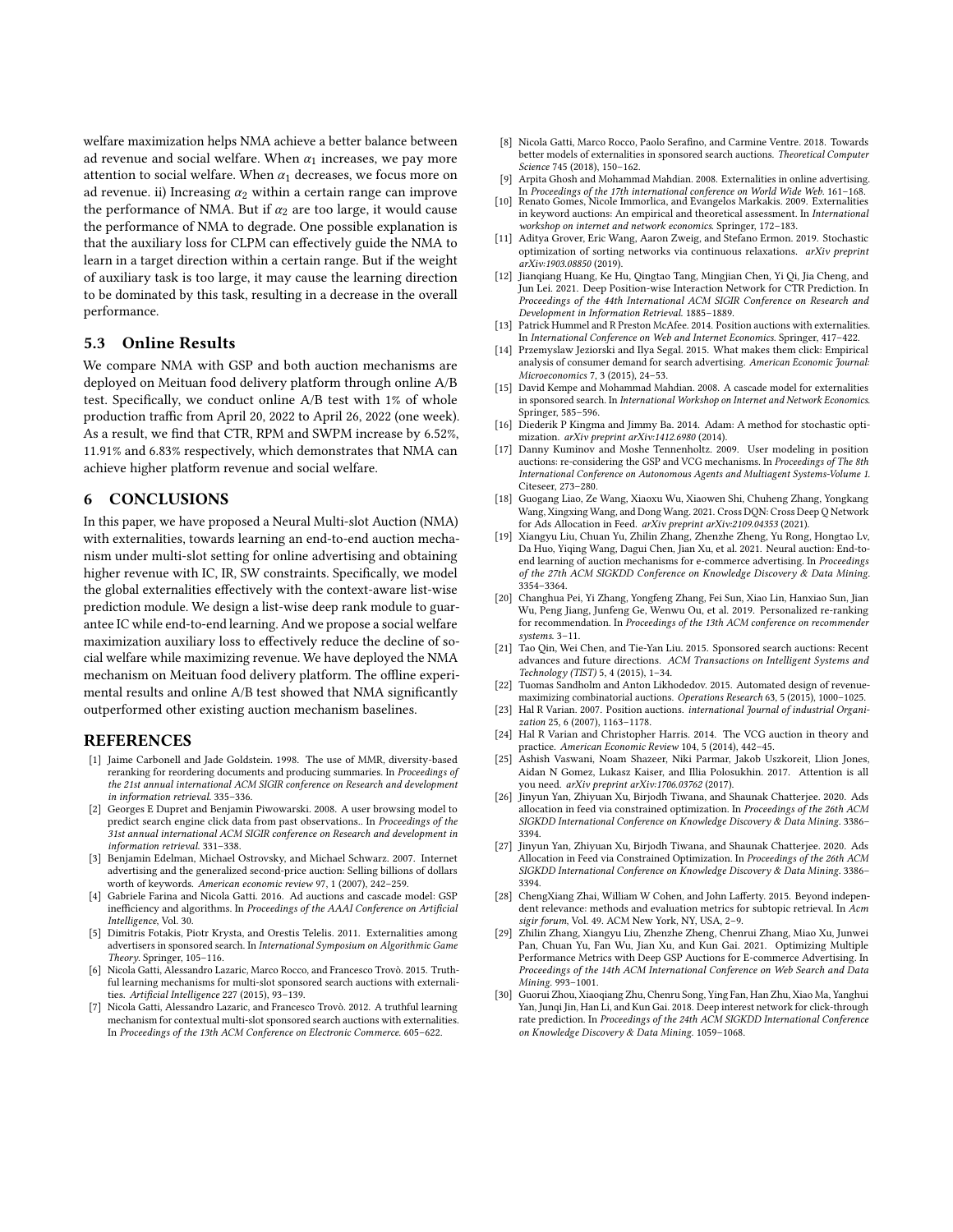# <span id="page-8-0"></span>A PROOFS OF IC FOR NMA

Without loss of generality, supposed the NMA mechanism has 3 allocations of candidate ads,  $\theta_1 = [a_1, a_2], \theta_2 = [a_3, a_1], \theta_3 =$  $[a_4, a_5]$ , we analyze dominant strategy incentive compatible (DSIC) of the NMA mechanism by ad  $a_1$ . Supposed the submitted click bid of ad  $a_1$  is  $b_1 = v_1 > 0$ , where  $v_1$  is the real click value of ad  $a_1$ , and  $RS(\theta_1, \mathbf{b}) > RS(\theta_2, \mathbf{b}) > RS(\theta_3, \mathbf{b}).$ 

$$
RS(\theta_1, \mathbf{b}) = \sum_{a_j \in \text{ads}(\theta_1)} f_{\mu}(a_j) \cdot b_j \cdot \hat{q}(\theta_1, a_j) + f_{\lambda}(\theta_1)
$$
  
=  $f_{\mu}(a_1) \cdot b_1 \cdot \hat{q}(\theta_1, a_1) + f_{\lambda}(\theta_1) + f_{\mu}(a_2) \cdot b_2 \cdot \hat{q}(\theta_1, a_2) + f_{\lambda}(\theta_1)$  (21)

$$
RS(\theta_2, \mathbf{b}) = \sum_{a_j \in \text{ads}(\theta_2)} f_{\mu}(a_j) \cdot b_j \cdot \hat{q}(\theta_2, a_j) + f_{\lambda}(\theta_2)
$$
  
=  $f_{\mu}(a_3) \cdot b_3 \cdot \hat{q}(\theta_2, a_3) + f_{\lambda}(\theta_2) + f_{\mu}(a_1) \cdot b_1 \cdot \hat{q}(\theta_2, a_1) + f_{\lambda}(\theta_2)$  (22)

$$
RS(\theta_3, \mathbf{b}) = \sum_{a_j \in \text{ads}(\theta_3)} f_\mu(a_j) \cdot b_j \cdot \hat{q}(\theta_3, a_j) + f_\lambda(\theta_3)
$$
(23)

 $= f_\mu(a_4) \cdot b_4 \cdot \hat{q}(\theta_3, a_4) + f_\lambda(\theta_3) + f_\mu(a_5) \cdot b_5 \cdot \hat{q}(\theta_3, a_5) + f_\lambda(\theta_3)$ From  $RS(\theta_1, \mathbf{b}) > RS(\theta_2, \mathbf{b})$ , we can get:

$$
f_{\mu}(a_1) \cdot b_1 \cdot [\hat{q}(\theta_1, a_1) - \hat{q}(\theta_2, a_1)] > [f_{\mu}(a_3) \cdot b_3 \cdot \hat{q}(\theta_2, a_3) + f_{\lambda}(\theta_2)] - [f_{\mu}(a_2) \cdot b_2 \cdot \hat{q}(\theta_1, a_2) + f_{\lambda}(\theta_1)]
$$
(24)

Which is same as:

$$
f_{\mu}(a_1) \cdot b_1 \cdot [\hat{q}(\theta_1, a_1) - \hat{q}(\theta_2, a_1)] > RS_{-1}(\theta_2, \mathbf{b}) - RS_{-1}(\theta_1, \mathbf{b}) \quad (25)
$$

Obviously, there is no possibility that  $f_\mu(a_1)\cdot[\hat{q}(\theta_1, a_1) - \hat{q}(\theta_2, a_1)]$  < 0, meanwhile  $RS_{-1}(\theta_2, \mathbf{b}) - RS_{-1}(\theta_1, \mathbf{b}) > 0$ .

In this case, the payment rule for ad  $a_1$  is:

$$
p(\theta, a_1) = \frac{1}{f_\mu(a_1) \cdot \hat{q}(\theta_1, a_1)} [RS(\theta_3, \mathbf{b}) - RS_{-1}(\theta_1, \mathbf{b})]
$$
 (26)

The utility of ad  $a_1$  is:

$$
u_1 = (v_1 - p(\theta, a_1)) \cdot \hat{q}(\theta_1, a_1)
$$
  
=  $b_1 \cdot \hat{q}(\theta_1, a_1) - \frac{1}{f_\mu(a_1)} [\text{RS}(\theta_3, \mathbf{b}) - \text{RS}_{-1}(\theta_1, \mathbf{b})]$  (27)

Now we analyze the utility changes of ad  $a_1$  when  $a_1$  changes its bid to  $b_1^{new}$  $n^{new}$  . If the new bid dosen't change the best allocation, the utility is also dosen't change. The other size, if the new bid  $b_1^{new}$ 1 make the allocation  $\theta_3$  became the best allocation, then the utility of ad  $a_1$  changes to 0. Now we need to analyze the case that the new bid  $b_1^{new}$  make the allocation  $\theta_2$  became the best allocation,  $RS(\theta_2, \mathbf{b}) > RS(\theta_1, \mathbf{b}) > RS(\theta_3, \mathbf{b}).$ 

$$
RS(\theta_1, \mathbf{b})^{new} = f_{\mu}(a_1) \cdot b_1^{new} \cdot \hat{q}(\theta_1, a_1) +
$$
  

$$
f_{\mu}(a_2) \cdot b_2 \cdot \hat{q}(\theta_1, a_2) + f_{\lambda}(\theta_1)
$$
 (28)

$$
RS(\theta_2, \mathbf{b})^{new} = f_{\mu}(a_3) \cdot b_3 \cdot \hat{q}(\theta_2, a_3) + f_{\mu}(a_1) \cdot b_1^{new} \cdot \hat{q}(\theta_2, a_1) + f_{\lambda}(\theta_2)
$$
(29)

$$
RS(\theta_3, \mathbf{b}) = f_{\mu}(a_4) \cdot b_4 \cdot \hat{q}(\theta_3, a_4) +
$$
  

$$
f_{\mu}(a_5) \cdot b_5 \cdot \hat{q}(\theta_3, a_5) + f_{\lambda}(\theta_3)
$$
 (30)

From  $RS(\theta_2, \mathbf{b}) > RS(\hat{\theta}_1, \mathbf{b})$ , we can get:

$$
f_{\mu}(a_1) \cdot b_1^{new} \cdot [\hat{q}(\theta_1, a_1) - \hat{q}(\theta_2, a_1)] \n[f_{\mu}(a_3) \cdot b_3 \cdot \hat{q}(\theta_2, a_3) + f_{\lambda}(\theta_2)] -
$$
\n
$$
[f_{\mu}(a_2) \cdot b_2 \cdot \hat{q}(\theta_1, a_2) + f_{\lambda}(\theta_1)]
$$
\n(31)

Which is same as:

 $f_\mu(a_1)\cdot b_1^{new}$  $_{1}^{new}$  · [ $\hat{q}(\theta_1, a_1) - \hat{q}(\theta_2, a_1)$ ] < RS<sub>−1</sub>( $\theta_2$ ,**b**) - RS<sub>−1</sub>( $\theta_1$ ,**b**) (32) In this case, the new payment for ad  $a_1$  is:

$$
p(\theta, a_1)^{new} = \frac{1}{f_\mu(a_1) \cdot \hat{q}(\theta_1, a_1)} [RS(\theta_3, \mathbf{b}) - RS_{-1}(\theta_2, \mathbf{b})] \quad (33)
$$

The new utility of ad  $a_1$  is:

$$
u_1^{new} = (v_1 - p(\theta, a_1)^{new}) \cdot \hat{q}(\theta_2, a_1)
$$
  
=  $b_1 \cdot \hat{q}(\theta_2, a_1) - \frac{1}{f_\mu(a_1)} [RS(\theta_3, \mathbf{b}) - RS_{-1}(\theta_2, \mathbf{b})]$  (34)

The utility changes of ad  $a_1$  is:

$$
u_1^{new} - u_1 = \frac{1}{f_\mu(a_1)} [RS_{-1}(\theta_2, \mathbf{b}) - RS_{-1}(\theta_1, \mathbf{b})] - b_1 \cdot [\hat{q}(\theta_1, a_1) - \hat{q}(\theta_2, a_1)]
$$
(35)

Now we need to find the new bid  $b_1^{new}$  make the allocation  $\theta_2$ became the best allocation. 1)  $0 < b_1^{new}$ 

 $\frac{new}{1} < b_1$ (1)  $f_{\mu}(a_1) \cdot [\hat{q}(\theta_1, a_1) - \hat{q}(\theta_2, a_1)] < 0$ , meanwhile  $RS_{-1}(\theta_2, \mathbf{b})$  –  $RS_{-1}(\theta_1, \mathbf{b}) < 0$ :

$$
b_1 < \frac{RS_{-1}(\theta_2, \mathbf{b}) - RS_{-1}(\theta_1, \mathbf{b})}{f_{\mu}(a_1) \cdot [\hat{q}(\theta_1, a_1) - \hat{q}(\theta_2, a_1)]},
$$
\n
$$
b_1^{new} > \frac{RS_{-1}(\theta_2, \mathbf{b}) - RS_{-1}(\theta_1, \mathbf{b})}{f_{\mu}(a_1) \cdot [\hat{q}(\theta_1, a_1) - \hat{q}(\theta_2, a_1)]}.\tag{36}
$$

Then  $b_1^{new}$  $\frac{new}{1} > b_1$ , which is dosen't meet the requirements. (2)  $f_{\mu}(a_1) \cdot [\hat{q}(\theta_1, a_1) - \hat{q}(\theta_2, a_1)] > 0$ , meanwhile  $RS_{-1}(\theta_2, \mathbf{b})$  –  $RS_{-1}(\theta_1, \mathbf{b}) < 0$ :

$$
b_1 > 0 > \frac{RS_{-1}(\theta_2, \mathbf{b}) - RS_{-1}(\theta_1, \mathbf{b})}{\int_{\mu}(a_1) \cdot [\hat{q}(\theta_1, a_1) - \hat{q}(\theta_2, a_1)]},
$$
  
\n
$$
b_1^{new} < \frac{RS_{-1}(\theta_2, \mathbf{b}) - RS_{-1}(\theta_1, \mathbf{b})}{\int_{\mu}(a_1) \cdot [\hat{q}(\theta_1, a_1) - \hat{q}(\theta_2, a_1)]}.
$$
\n(37)

Then  $b_1^{new}$  $new < 0$ , which is dosen't meet the requirements. (3)  $f_{\mu}(\bar{a}_1) \cdot [\hat{q}(\theta_1, a_1) - \hat{q}(\theta_2, a_1)] > 0$ , meanwhile  $RS_{-1}(\theta_2, \mathbf{b})$  –  $RS_{-1}(\theta_1, \mathbf{b}) > 0$ :

$$
0 < b_1^{new} < \frac{RS_{-1}(\theta_2, \mathbf{b}) - RS_{-1}(\theta_1, \mathbf{b})}{f_\mu(a_1) \cdot [\hat{q}(\theta_1, a_1) - \hat{q}(\theta_2, a_1)]} < b_1 \tag{38}
$$

Then  $b_1^{new}$  $new < 0$ , which meets the requirements. The new utility of ad  $a_1$  is:

$$
u_1^{new} - u_1 = [\hat{q}(\theta_1, a_1) - \hat{q}(\theta_2, a_1)] \cdot \left\{ \frac{RS_{-1}(\theta_2, \mathbf{b}) - RS_{-1}(\theta_1, \mathbf{b})}{\int_{\mathcal{F}} \mu(a_1) \cdot [\hat{q}(\theta_1, a_1) - \hat{q}(\theta_2, a_1)]} - b_1 \right\} < 0 \quad (39)
$$

New utility of ad  $a_1$  is less than before, conform to the DSIC rule. 2)  $0 < b_1 < b_1^{new}$ 1

(1)  $f_{\mu}(a_1) \cdot [\hat{q}(\theta_1, a_1) - \hat{q}(\theta_2, a_1)] < 0$ , meanwhile  $RS_{-1}(\theta_2, \mathbf{b})$  –  $RS_{-1}(\theta_1, \mathbf{b}) < 0$ :

$$
b_1 < \frac{RS_{-1}(\theta_2, \mathbf{b}) - RS_{-1}(\theta_1, \mathbf{b})}{f_\mu(a_1) \cdot [\hat{q}(\theta_1, a_1) - \hat{q}(\theta_2, a_1)]} < b_1^{new} \tag{40}
$$